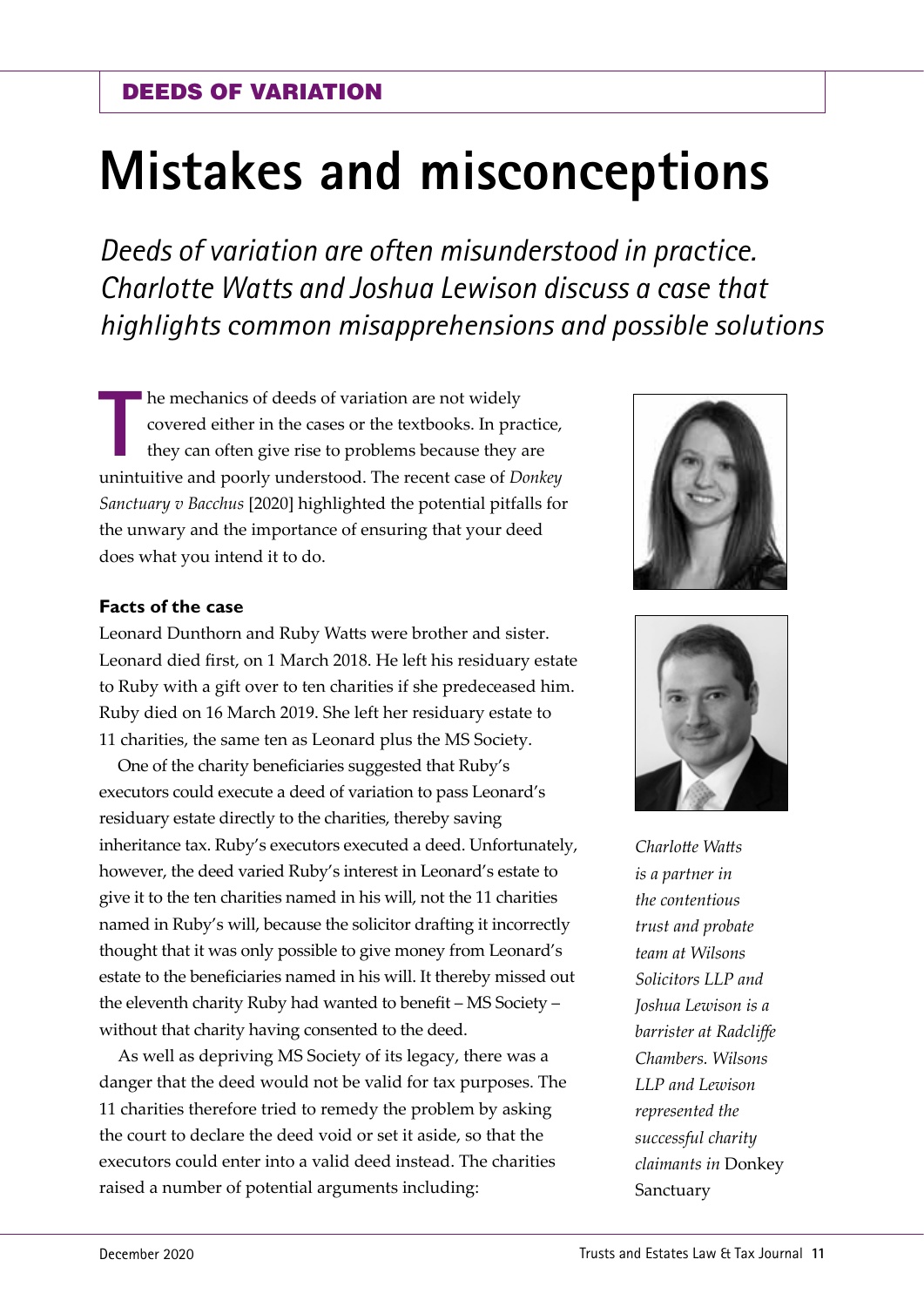- **•** that the deed was void as it was not within the executors' powers to give away part of the MS Society's share of Ruby's estate (known as 'excessive execution'); and
- **•** that the deed should be set aside as the executors had not properly considered the effect of the deed: in breach of their fiduciary duties, they had not taken proper advice (known as inadequate deliberation').

The executors, who also wanted to put things right, raised a further argument: that the deed should be set aside on the basis that the disposition to the ten charities under the deed was the

*Deeds of variation are often drafted as though they were true variations of the disposition of the estate, when in fact they are* inter vivos *dispositions made by the beneficiaries.*

result of such a significant mistake by the executors that it would be unconscionable to refuse relief.

## **Deeds of variation: the law**

Confusion about deeds of variation seems most often to arise out of two elements of duality. The first is that deeds of variation have an effect as a matter of property law and, potentially, a separate effect as a matter of tax law. The second is that deeds of variation are often drafted as though they were true variations of the disposition of the estate, when in fact they are *inter vivos* dispositions made by the beneficiaries, in this case Ruby through her executors.

The rules governing the tax treatment of deeds of variation are set out in s142 of the Inheritance Tax Act 1984 (IHTA 1984). If a deed is executed in accordance with this section, then the variation will be treated as having been made by the testator for inheritance tax (and capital gains tax) purposes (ie it should be read back for tax purposes).

The requirements of s142 IHTA 1984, so far as relevant to this case, are as follows:

- **•** the deed must be executed within two years of the testator's death;
- **•** the deed must contain a statement 'by all relevant persons' that they intend the read back provisions to apply – in this case, the relevant persons were Ruby's executors, as they were varying her entitlement from Leonard's estate; and
- **•** the executors must let the charities who benefit from the deed know about it.

Mistakes commonly arise, as in this case, about who the necessary parties are. It is not always clear who is giving up a gift and who is receiving it, especially since that may not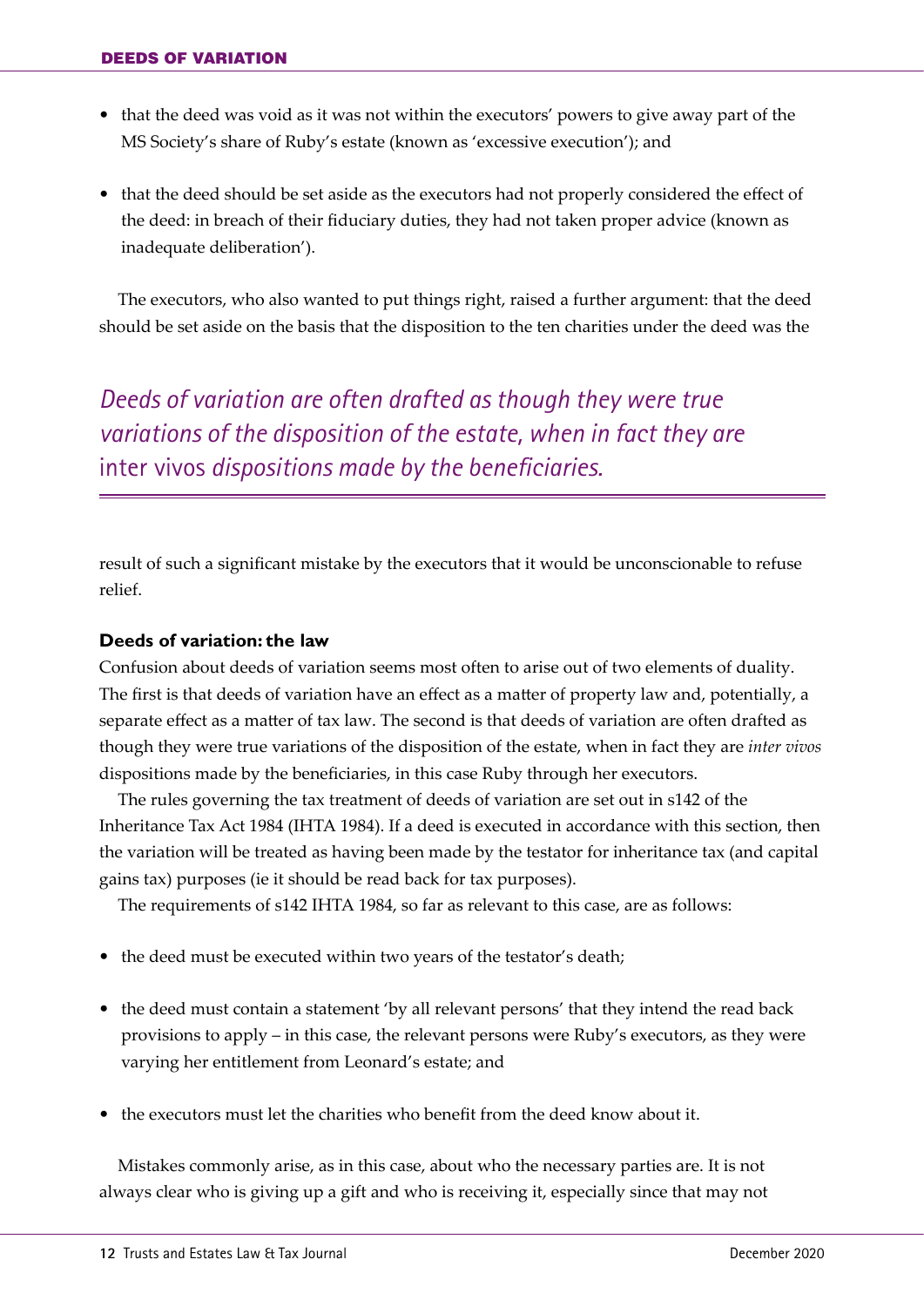necessarily coincide with who benefits from the arrangement. There is also a perceived connection between effectiveness as a matter of property law and effectiveness as a matter of tax law. In fact, a deed of variation may be perfectly effective to make the dispositions, but ineffective to secure any change in the tax treatment. For example, a beneficiary might agree to give up a legacy in exchange for consideration passing outside the estate. The transfer of the legacy would be perfectly valid, but under s142(3) of IHTA 1984, external consideration would disqualify a variation from being treated as a disposition made by the deceased.

Deeds of variation are also surrounded by misconceptions. Chief among them is the myth that a deed of variation cannot be done at all after two years. It can, but it will not attract the favourable tax treatment. A second misconception is that the arrangement can only be made between the existing beneficiaries of the estate – as was erroneously thought in this case – and that the dispositions can only be those that the deceased could have made.

### **The law: rectifying the situation**

In the cases of *Pitt v Holt* and *Futter v Futter*, which were heard together (*Futter v HMRCC* [2013]), the Supreme Court clarified the limited grounds on which the court can declare a trustee's (or executor's) decision void or set it aside.

Before *Pitt*, the rule in *Re Hastings-Bass* [1974] had previously been used to set aside trustees' decisions on the grounds of mistake where those decisions had resulted in unintended consequences (mainly from a tax point of view) whether or not the trustees had committed a breach of duty in making those decisions. However, the Supreme Court held that the decision in *Hastings-Bass* involved two categories of mistake:

- Where a trustee purports to do something which is outside the trustee's powers, it is void (excessive execution).
- **•** Where a trustee purports to do something which is within their powers but which has unintended consequences *and they commit a breach of duty in making the decision*, it is potentially voidable (inadequate deliberation).

This significantly narrowed the application of the rule in *Hastings-Bass*. It is now only possible to set aside a decision if it resulted in unintended consequences *and* a trustee has committed a breach of duty. If, for example, a trustee took advice but that advice was wrong, *Hastings-Bass*  could not be used; instead, the trustee would have to sue the adviser.

Where a deed falls foul of s142, merely missing out on a potential tax benefit may not be enough to engage the mistake jurisdiction. *Pitt* cast doubt on the distinction drawn in *Gibbon v Mitchell* [1990] between the effect of a decision and its consequences. *Gibbon* suggested that a decision could only be set aside if the trustees had made a mistake about the primary effect of it, rather than the potential consequences, whereas *Pitt* held that this was too narrow a test. However, setting aside a deed that successfully executes the intended dispositions just because it does not secure a tax advantage may be a tough sell with the court.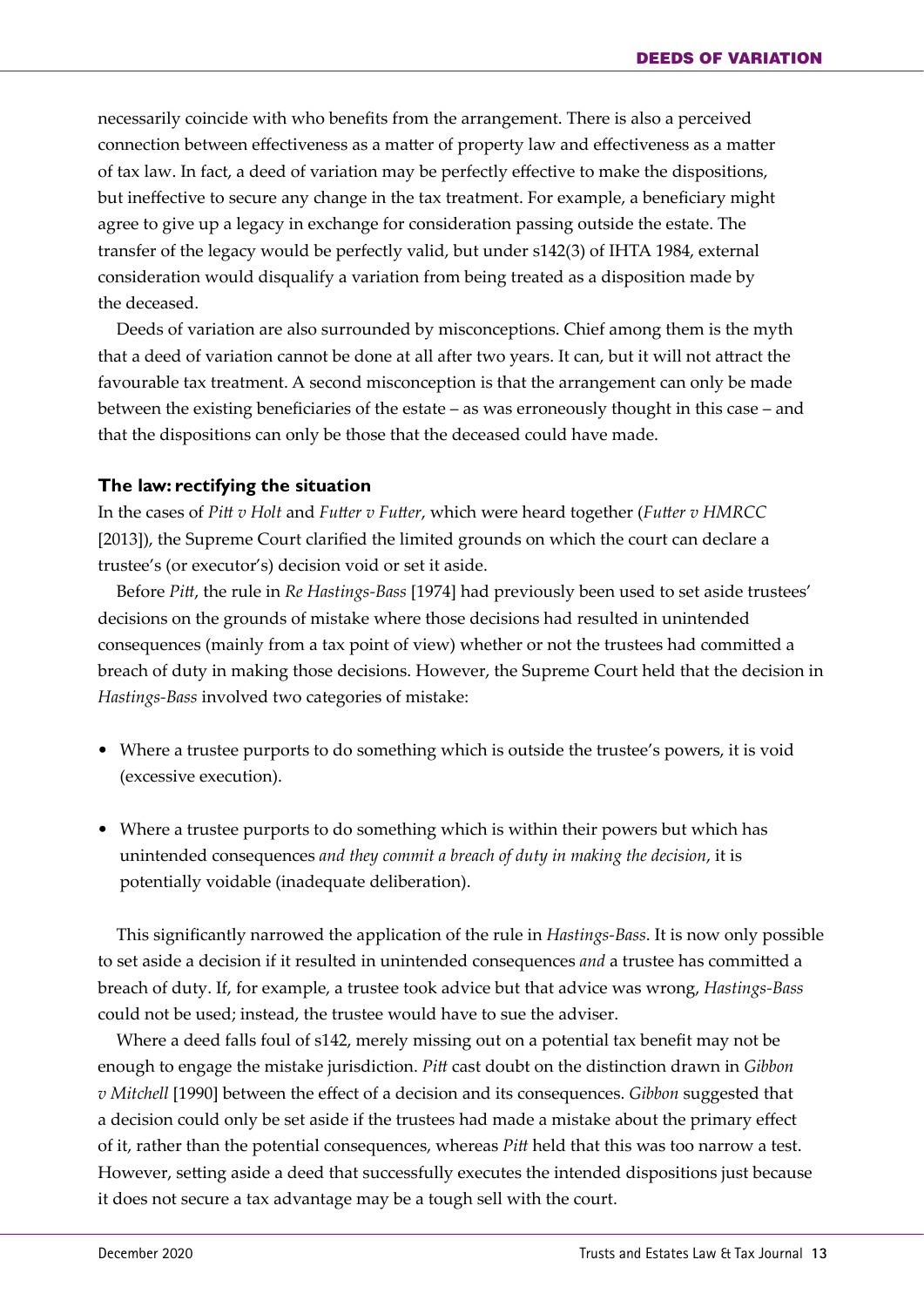#### **The decision**

The claimants concentrated on showing that the execution of the original deed of variation by the executors was either the result of excessive execution or inadequate deliberation.

The court found in the charities' favour on three different grounds:

**•** By effectively giving away part of MS Society's share of Ruby's estate, the executors had acted outside of their powers and therefore the deed was void. The executors were bound to execute the terms of Ruby's will and did not have power to dispose of her estate other than in accordance with its terms without the beneficiaries' consent (excessive execution).

*The judgment confirms that the personal representatives' power derives from the consent of the beneficiaries and not from any inherent ability to depart from the dispositions of the estate made by the deceased.*

- **•** The deed should be set aside on the basis that the executors had not considered the effect of the deed of variation on MS Society's entitlement owing to their breach of duty in failing to take proper advice (inadequate deliberation).
- **•** The disposition under the deed to the ten charities was the result of such a fundamental mistake by the executors (ie their mistaken belief that they could not benefit MS Society under the deed) that it was unconscionable not to set it aside.

The court therefore applied the rules in *Hastings-Bass* and *Pitt*, as well as the law on mistake in relation to dispositions.

In doing so, the court injected some welcome clarity into this area of the law, in particular by the careful treatment of the distinction between the property law effects of a deed of variation and the tax law effects. It involved, in particular, an examination of the source of personal representatives' powers to enter into deeds of variation. It is widely assumed that personal representatives can do this (even in guidance from HMRC; see the IHT Manual at IHTM35042) but we were unable to locate any authority for such a power. The judgment confirms that the personal representatives' power derives from the consent of the beneficiaries and not from any inherent ability to depart from the dispositions of the estate made by the deceased.

## **Conclusion for practitioners**

There is no doubting that the dispositions in this case were at the more mind-bending end of the spectrum, not least because of the number of charities involved. The individual elements were straightforward enough – redirecting gifts to charity so that they come out of the estate